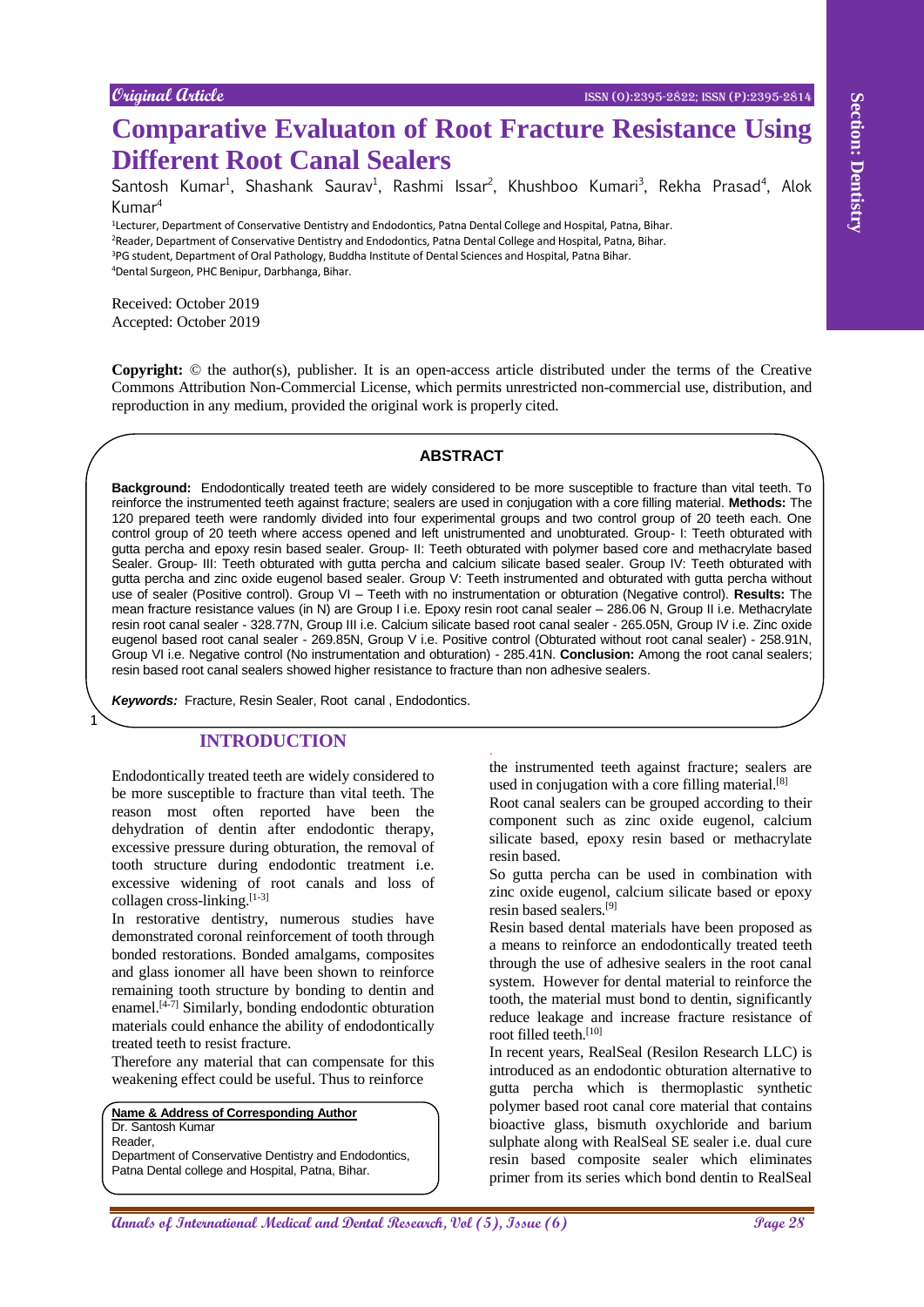cone, its handling properties were similar to those of gutta percha. [11]

It has been reported that when the canal are filled with RealSeal (Resilon) in combination with ReaSeal SE sealer, a monoblock is formed and teeth after canal filling with these materials are more resistant to vertical fractures than teeth filled with gutta percha and sealer. [12]

Consequently, new Calcium silicate (Mineral trioxide aggregate) based root canal sealers have been proposed, such as MTA Fillapex which reflects a current requirement to have materials for endodontic therapy that are able to stimulate the healing process of periapical tissues, instead of merely biocompatible or inert materials.<sup>[13]</sup>

These, MTA based root canal sealer makes the effort of combining a material of excellent biological properties such as MTA with resins and other components to improve diverse required properties of an endodontic sealer including adhesiveness, dimensional stability, working time, high radiopacity, flow and antibacterial effects, low solubility in contact with tissue fluid, low expansion during setting and excellent viscosity for insertion. [13] It does not stain the teeth and promotes deposition of hard tissue at root apex and perforation site. [13]

In the present study an attempt has been made to measure and compare the fracture resistance of root canals obturated with four different endodontic sealers namely zinc oxide eugenol based, epoxy resin based, calcium silicate based root canal sealer along with gutta percha and methacrylate resin based along with polymer as core using lateral condensation technique.

# **MATERIALS & METHODS**

One hundred and twenty extracted caries-free and visually assessed fracture-free, human single rooted mandibular premolar teeth were selected for the study. Teeth were cleaned of calculus, deposits and soft tissue debris with ultrasonic scaler.

The teeth were examined under an operating microscope at 25 X magnification and those with microcracks were excluded.

The radiographs of all the teeth were taken with Radio Visio Graphy unit. Two radiographs were taken, one in a bucco-lingual and the other in a mesio-distal plane for studying the root canal anatomy. These radiographs were performed to eliminate teeth with irregularly shaped canals, to confirm that each tooth had a single canal, no previous root canal treatment and no resorption.

The teeth were stored in 0.9% normal saline solution for twenty four hours.

Each tooth was sectioned with a diamond disc and straight handpiece under constant irrigation by syringe needle, 1mm coronal to the cemento-enamel junction, measuring root specimens of 14 mm in

**Annals in the distribution were also that the section of the control of the control of the control of the control of the control of the control of the control of the control of the control of the control of the control of** length using digital vernier caliper. The pulpal tissue was removed using barbed broach. The patency of the canal was checked with a No. 10 K file. The working length was determined visually by subtracting 1 mm from the length of a size 10 K file at the apical foramen. The root canals were instrumented with crown down technique with endodontic rotary handpiece and NiTi rotary file i.e. HERO Shaper instruments as follows: A #30 file with 0.06 taper was initially introduced in two thirds of the working length followed by #30 file with 0.04 taper at the working length and final shaping with #30 file with 0.06 taper performed till working length.

A root canal lubricant was used throughout the cleaning and shaping of the root canal. Throughout instrumentation, irrigation was performed using 1 ml of 5% sodium hypochlorite and with 1 ml of 17% EDTA to remove smear layer.

The canals were recapitulated with a No. 10 K file to ensure patency of the canal terminus. Final irrigation was done with 5ml of 5.25 % sodium hypochlorite solution followed by 10 ml of saline to remove any remaining sodium hypochlorite residue with a 27 gauge needle. The root canals were dried using sterile paper points.

The prepared teeth were randomly divided into four experimental groups and two control group of 20 teeth each. One control group of 20 teeth where access opened and left unistrumented and unobturated.

Group- I: Teeth obturated with gutta percha and epoxy resin based sealer.

Group- II: Teeth obturated with polymer based core and methacrylate based Sealer.

Group- III: Teeth obturated with gutta percha and calcium silicate based sealer.

Group IV: Teeth obturated with gutta percha and zinc oxide eugenol based sealer.

Group V: Teeth instrumented and obturated with gutta percha without use of sealer (Positive control).

Group VI – Teeth with no instrumentation or obturation (Negative control).

Group I: Epoxy resin sealer (i.e. AH Plus) was manipulated according to manufacturer's instructions and inserted into the empty canal space using a lentulo spiral filler .The apical part of the master point was then coated with sealer and introduced into the canal until the working length was reached. Lateral condensation was done using standardized finger spreaders if needed and accessory gutta percha points size of 15, 20 was used for lateral condensation space filling. Excess guttapercha was then seared off and condensed with hot plugger 2 mm below CEJ. Then the access cavity was sealed with cavitemp.

Group II:A standardized polymer master cone (i.e. RealSeal cone) was fitted in the root canal at the working length and was checked for tug-back criteria. The methacrylate resin sealer is a dual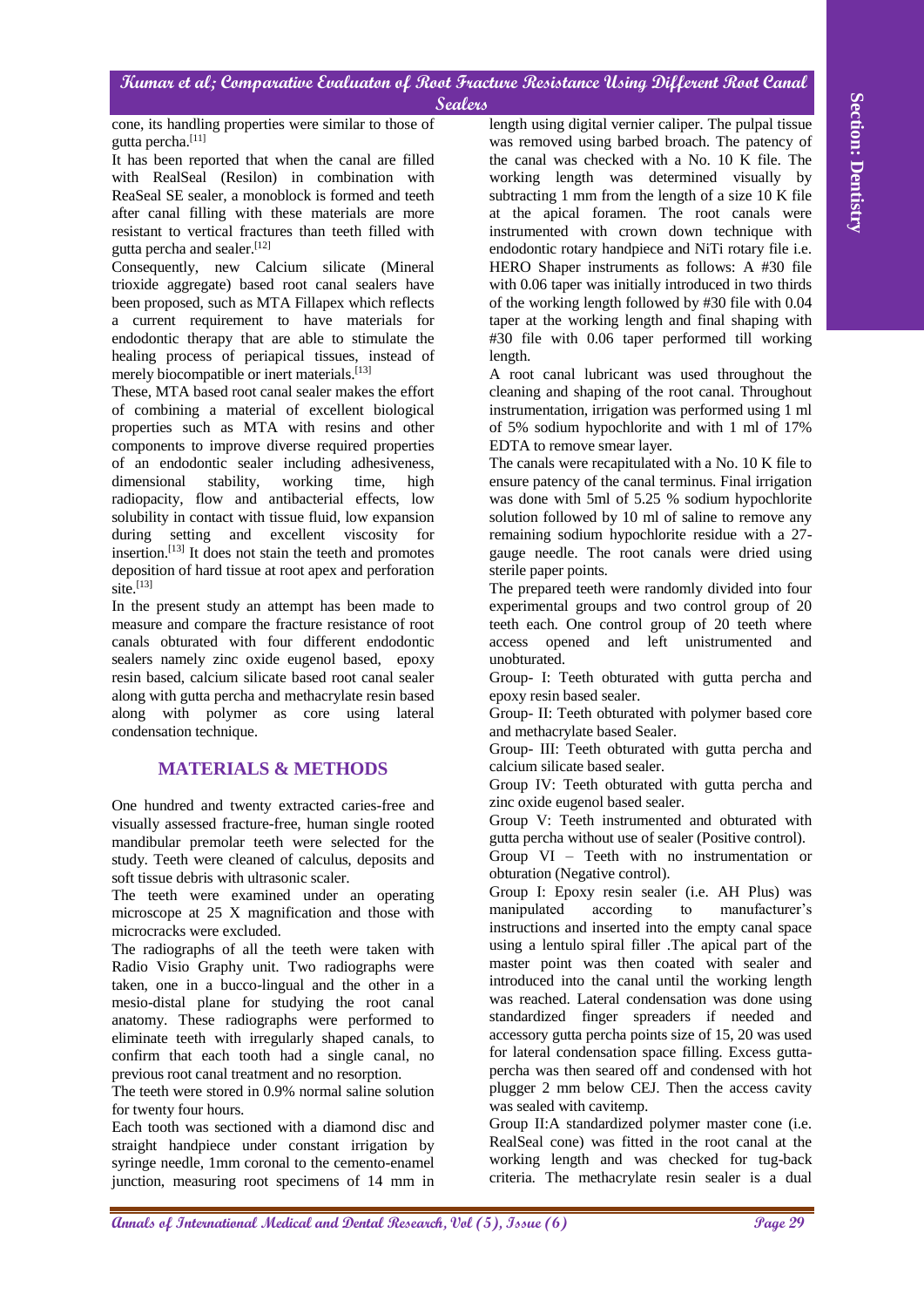curable self etch resin-based composite sealer (i.e. RealSeal SE). Placement of resin sealer was done with a lentulo spiral filler . The apical part of the master point was then coated with sealer and introduced into the canal until the working length was reached; spreader was used for the lateral condensation along with accessory points. The process is repeated until canal is filled completely. Excess material was seared off 2mm apical to CEJ and condensed with hot plugger. After this procedure, polymer cone and sealer at coronal opening was cured with visible light for 40 seconds according to manufacturer's recommendation. Then the access cavity was sealed with cavitemp.

**Annals and constrained analysis with the constrained analysis were attended by the annalysis of the Constrained and Dental Research and the Constrained and Dental Research and the Constrained and Dental Research and the** Group III:Root canals were filled with gutta percha and Calcium silicate based root canal sealer (i.e. MTA Fillapex) using a cold lateral condensation technique. Sealer was manipulated according to manufacturer's recommendation and inserted into the empty canal space using lentulo spiral filler .The apical part of the master point was then coated with sealer and introduced into the canal until the working length was reached. Lateral condensation was done using standardized finger spreaders if needed and accessory gutta percha points size of 15, 20 was used for lateral condensation space filling. Excess guttapercha was then seared off and condensed with hot plugger 2 mm below CEJ. Then the access cavity was sealed with cavitemp.

Group IV:Root canals were filled with gutta percha and zinc oxide eugenol based root canal sealer (i.e. Tubliseal) using a cold lateral condensation technique. Sealer was manipulated according to manufacturer's recommendation and inserted into the empty canal space using lentulo spiral filler .The apical part of the master point was then coated with sealer and introduced into the canal until the working length was reached. Lateral condensation was done using standardized finger spreaders if needed and accessory gutta percha points were used for lateral condensation space filling. Excess gutta-percha was then seared off and condensed with hot plugger 2 mm below CEJ. Then the access cavity was sealed with cavitemp.

Group V: After instrumentation of root canal, they were filled with only gutta percha without the root canal sealer using a cold lateral condensation technique. Gutta percha was introduced into the canal until the working length was reached. Lateral condensation was done using standardized finger spreaders if needed and accessory gutta percha points were used for lateral condensation space filling. Excess gutta-percha was then seared off and condensed with hot plugger 2 mm below CEJ. Then the access cavity was sealed with cavitemp.

Group VI: In this group root canals were left uninstrumented and unobturated.

The radiographs of all the root samples were taken with Radio Visio Graphy unit after obturation .

All samples were stored in 100 % humidity at 25oC for one week in incubator to simulate in vivo conditions ensuring correct and complete setting of sealing material.

After one week, preparation of the root specimens was done for mechanical testing (Instron.).

The entire root samples were mounted vertically in self curing acrylic resin blocks in custom made iron mould (Length= 20 mm, height =20 mm, width=20 m). The samples of each group were color coded according to acrylic resin base used to fix the root samples. Root samples were mounted in acrylic resin keeping 9mm of root exposed and 4-5 mm of root was embedded in resin. Then resin block samples were removed from the iron mould when the first sign of polymerization occurred. The temporary material (cavitemp) was removed and the root canal access was shaped with the help of carbide bur to accept the loading fixture.

The blocks were mounted with the vertically aligned roots in the testing machine one at a time. A loading fixture with a spherical tip was mounted and aligned with the center of the canal opening of each specimen. Each specimen was subjected to a load at a crosshead speed of 1.0 mm/min until the root fractured. This is the point at which a sharp and instantaneous drop greater than 25% of the applied load was observed. The test was terminated at this point and the force required to fracture the roots was recorded in Newton's.

## **Statistical analysis**

The statistical analysis was performed using a commercially available software program SPSS version 20.0.0.One way ANOVA test was carried out for comparing the groups and to determine whether significant differences existed among the tested groups. Further, Independent 't' tests were carried out to determine whether significant differences existed among the individual groups and also among each pair of groups. Significance for all statistical tests was predetermined at p < 0.05. For all the tests p value was considered for statistical analysis.

# **RESULTS**

The mean fracture resistance values (in N) are Group I i.e. Epoxy resin root canal sealer – 286.06 N, Group II i.e. Methacrylate resin root canal sealer - 328.77N, Group III i.e. Calcium silicate based root canal sealer - 265.05N, Group IV i.e. Zinc oxide eugenol based root canal sealer - 269.85N, Group V i.e. Positive control (Obturated without root canal sealer) - 258.91N, Group VI i.e. Negative control (No instrumentation and obturation) - 285.41N.

[Table 1] shows that there is significant difference between mean fracture resistances of all the groups.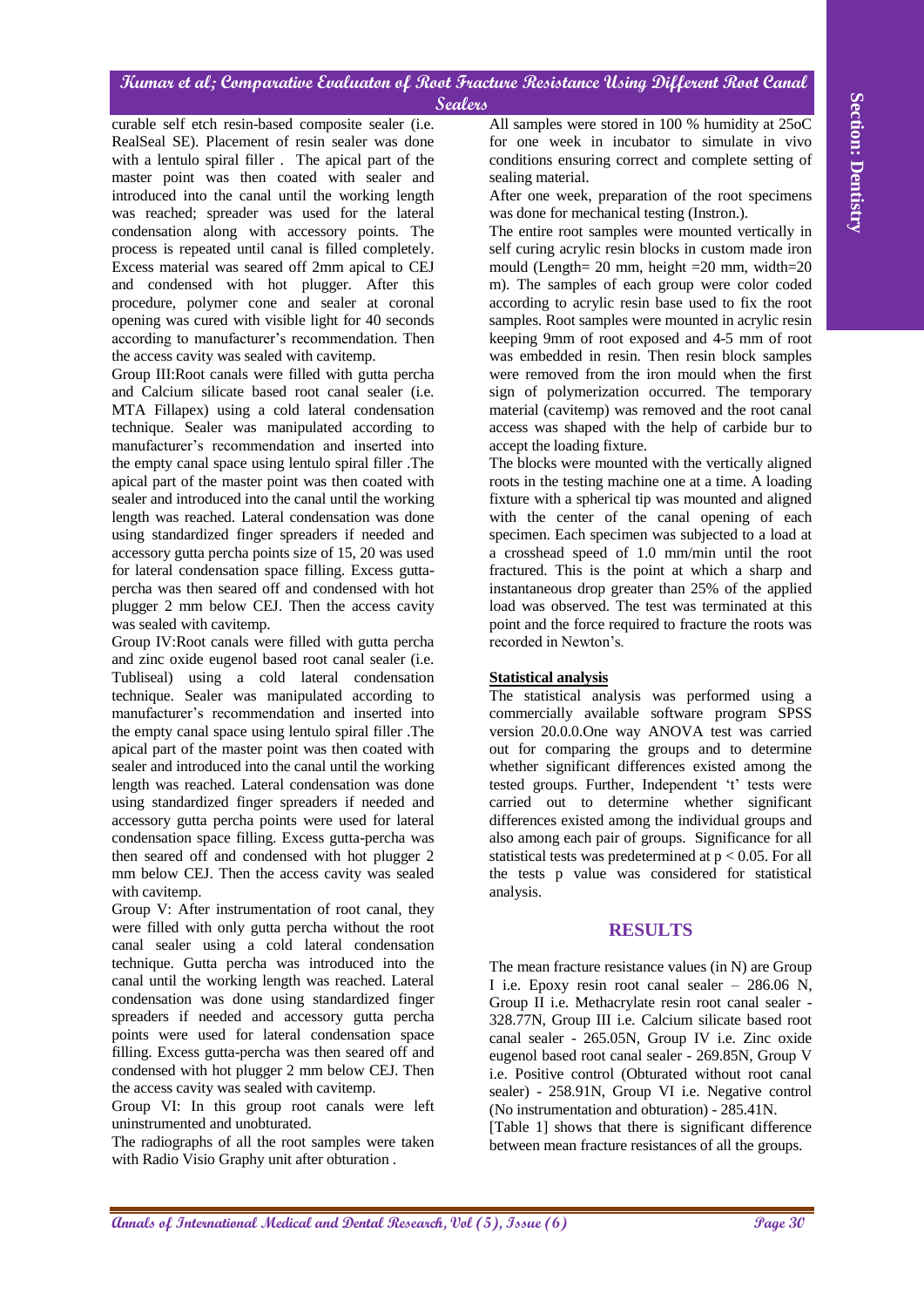| Table 1: ANOVA test for variance among the Test Groups and Control Group |                       |              |               |                  |            |               |  |  |
|--------------------------------------------------------------------------|-----------------------|--------------|---------------|------------------|------------|---------------|--|--|
| Source of                                                                | <b>Sum of Squares</b> | Degree of    | Mean sum of   | <b>F</b> - value | p - value  | <b>Remark</b> |  |  |
| variation                                                                |                       | freedom (df) | <b>Square</b> |                  |            |               |  |  |
| <b>Between Groups</b>                                                    | 63644.552             |              | 12728.910     | 2.848            | 018        | Significant   |  |  |
| Within Groups                                                            | 509515.24             | 114          | 4470.134      |                  | (P < 0.05) |               |  |  |
| Total                                                                    | 573239.71             | 119          |               |                  |            |               |  |  |

|               | ---- -- -- -- -- -- --<br>——————————— |                           |           |           |               |                  |  |  |  |
|---------------|---------------------------------------|---------------------------|-----------|-----------|---------------|------------------|--|--|--|
| Pair          | Mean $(in N)$                         | <b>Standard Deviation</b> | t – value | p – value | <b>Remark</b> | Percent change % |  |  |  |
| Group I       | 286,0675                              | 73.4629                   | $-2.023$  | .050      | Significant   | 14.93<br>⋀       |  |  |  |
| Group $II$    | 328,7765                              | 59.2975                   |           |           |               |                  |  |  |  |
| Group I       | 286,0675                              | 73.4629                   | 1.091     | .046      | Significant   | 7.347            |  |  |  |
| $Group$ $III$ | 265.0505                              | 43.7498                   |           |           |               | ν                |  |  |  |
| Group I       | 286,0675                              | 73.4629                   | .715      | .479      | Not           | 5.67             |  |  |  |
| Group IV      | 269.8520                              | 69.9220                   |           |           | Significant   | ₩                |  |  |  |
| Group I       | 286,0675                              | 73.4629                   | 1.123     | .268      | Not           | 9.49             |  |  |  |
| Group V       | 258.9160                              | 79.2959                   |           |           | Significant   | w                |  |  |  |
| Group I       | 286,0675                              | 73.4629                   | .029      | .977      | Not           | 0.0023<br>₩      |  |  |  |
| Group VI      | 285.4160                              | 69.4052                   |           |           | Significant   |                  |  |  |  |

| <b>Sum of Squares</b><br>63644.552<br>509515.24<br>573239.71<br>Mean (in N)<br>73.4629<br>59.2975<br>73.4629<br>43.7498<br>73.4629 | ANOVA test is significant for $P < 0.05$ among the<br>Table 1: ANOVA test for variance among the Test Groups and Control Group<br>Degree of<br>freedom (df)<br>5<br>114<br>119<br>Table 2: Comparison between pairs of groups using Unpaired t test<br><b>Standard Deviation</b> | Mean sum of<br><b>Square</b><br>12728.910<br>4470.134                                                                                                                                                                       |                                                                                                                                                                                                                                                      | Test groups and the Control group.<br>F - value<br>p - value                                                                                                                        | <b>Remark</b>                                                                                                                                                                                                                                                                                    |
|------------------------------------------------------------------------------------------------------------------------------------|----------------------------------------------------------------------------------------------------------------------------------------------------------------------------------------------------------------------------------------------------------------------------------|-----------------------------------------------------------------------------------------------------------------------------------------------------------------------------------------------------------------------------|------------------------------------------------------------------------------------------------------------------------------------------------------------------------------------------------------------------------------------------------------|-------------------------------------------------------------------------------------------------------------------------------------------------------------------------------------|--------------------------------------------------------------------------------------------------------------------------------------------------------------------------------------------------------------------------------------------------------------------------------------------------|
|                                                                                                                                    |                                                                                                                                                                                                                                                                                  |                                                                                                                                                                                                                             |                                                                                                                                                                                                                                                      |                                                                                                                                                                                     |                                                                                                                                                                                                                                                                                                  |
|                                                                                                                                    |                                                                                                                                                                                                                                                                                  |                                                                                                                                                                                                                             |                                                                                                                                                                                                                                                      |                                                                                                                                                                                     |                                                                                                                                                                                                                                                                                                  |
|                                                                                                                                    |                                                                                                                                                                                                                                                                                  |                                                                                                                                                                                                                             |                                                                                                                                                                                                                                                      |                                                                                                                                                                                     |                                                                                                                                                                                                                                                                                                  |
|                                                                                                                                    |                                                                                                                                                                                                                                                                                  |                                                                                                                                                                                                                             | 2.848                                                                                                                                                                                                                                                | 018                                                                                                                                                                                 | Significant                                                                                                                                                                                                                                                                                      |
|                                                                                                                                    |                                                                                                                                                                                                                                                                                  |                                                                                                                                                                                                                             |                                                                                                                                                                                                                                                      | (P < 0.05)                                                                                                                                                                          |                                                                                                                                                                                                                                                                                                  |
|                                                                                                                                    |                                                                                                                                                                                                                                                                                  |                                                                                                                                                                                                                             |                                                                                                                                                                                                                                                      |                                                                                                                                                                                     |                                                                                                                                                                                                                                                                                                  |
|                                                                                                                                    |                                                                                                                                                                                                                                                                                  |                                                                                                                                                                                                                             |                                                                                                                                                                                                                                                      |                                                                                                                                                                                     |                                                                                                                                                                                                                                                                                                  |
|                                                                                                                                    |                                                                                                                                                                                                                                                                                  | $t - value$                                                                                                                                                                                                                 | $p - value$                                                                                                                                                                                                                                          | <b>Remark</b>                                                                                                                                                                       | Percent change %                                                                                                                                                                                                                                                                                 |
|                                                                                                                                    |                                                                                                                                                                                                                                                                                  | $-2.023$                                                                                                                                                                                                                    | .050                                                                                                                                                                                                                                                 | Significant                                                                                                                                                                         | 14.93<br>∧                                                                                                                                                                                                                                                                                       |
|                                                                                                                                    |                                                                                                                                                                                                                                                                                  | 1.091                                                                                                                                                                                                                       | .046                                                                                                                                                                                                                                                 | Significant                                                                                                                                                                         | 7.347                                                                                                                                                                                                                                                                                            |
|                                                                                                                                    |                                                                                                                                                                                                                                                                                  |                                                                                                                                                                                                                             |                                                                                                                                                                                                                                                      |                                                                                                                                                                                     | V                                                                                                                                                                                                                                                                                                |
|                                                                                                                                    |                                                                                                                                                                                                                                                                                  | .715                                                                                                                                                                                                                        | .479                                                                                                                                                                                                                                                 | Not                                                                                                                                                                                 | 5.67                                                                                                                                                                                                                                                                                             |
| 69.9220                                                                                                                            |                                                                                                                                                                                                                                                                                  |                                                                                                                                                                                                                             |                                                                                                                                                                                                                                                      | Significant                                                                                                                                                                         |                                                                                                                                                                                                                                                                                                  |
| 73.4629                                                                                                                            |                                                                                                                                                                                                                                                                                  | 1.123                                                                                                                                                                                                                       | .268                                                                                                                                                                                                                                                 | Not                                                                                                                                                                                 | 9.49                                                                                                                                                                                                                                                                                             |
| 79.2959<br>73.4629                                                                                                                 |                                                                                                                                                                                                                                                                                  | .029                                                                                                                                                                                                                        | .977                                                                                                                                                                                                                                                 | Significant<br>Not                                                                                                                                                                  | 0.0023                                                                                                                                                                                                                                                                                           |
|                                                                                                                                    |                                                                                                                                                                                                                                                                                  |                                                                                                                                                                                                                             |                                                                                                                                                                                                                                                      | Significant                                                                                                                                                                         |                                                                                                                                                                                                                                                                                                  |
|                                                                                                                                    |                                                                                                                                                                                                                                                                                  |                                                                                                                                                                                                                             |                                                                                                                                                                                                                                                      |                                                                                                                                                                                     |                                                                                                                                                                                                                                                                                                  |
|                                                                                                                                    |                                                                                                                                                                                                                                                                                  |                                                                                                                                                                                                                             |                                                                                                                                                                                                                                                      |                                                                                                                                                                                     |                                                                                                                                                                                                                                                                                                  |
|                                                                                                                                    |                                                                                                                                                                                                                                                                                  | $t - value$                                                                                                                                                                                                                 |                                                                                                                                                                                                                                                      | <b>Remark</b>                                                                                                                                                                       | Percent change %                                                                                                                                                                                                                                                                                 |
|                                                                                                                                    |                                                                                                                                                                                                                                                                                  |                                                                                                                                                                                                                             |                                                                                                                                                                                                                                                      |                                                                                                                                                                                     | $19.38$ $\uparrow$                                                                                                                                                                                                                                                                               |
|                                                                                                                                    |                                                                                                                                                                                                                                                                                  |                                                                                                                                                                                                                             |                                                                                                                                                                                                                                                      |                                                                                                                                                                                     | 17.92                                                                                                                                                                                                                                                                                            |
| 269.8520                                                                                                                           |                                                                                                                                                                                                                                                                                  |                                                                                                                                                                                                                             |                                                                                                                                                                                                                                                      |                                                                                                                                                                                     |                                                                                                                                                                                                                                                                                                  |
| 328.7765                                                                                                                           |                                                                                                                                                                                                                                                                                  | 3.155                                                                                                                                                                                                                       | .003                                                                                                                                                                                                                                                 | Significant                                                                                                                                                                         | 21.25                                                                                                                                                                                                                                                                                            |
| 258.9160                                                                                                                           |                                                                                                                                                                                                                                                                                  |                                                                                                                                                                                                                             |                                                                                                                                                                                                                                                      |                                                                                                                                                                                     |                                                                                                                                                                                                                                                                                                  |
| 328.7765                                                                                                                           |                                                                                                                                                                                                                                                                                  | 2.124                                                                                                                                                                                                                       | .040                                                                                                                                                                                                                                                 | Significant                                                                                                                                                                         | 13.19<br>◡                                                                                                                                                                                                                                                                                       |
|                                                                                                                                    |                                                                                                                                                                                                                                                                                  |                                                                                                                                                                                                                             |                                                                                                                                                                                                                                                      |                                                                                                                                                                                     | Percent change %                                                                                                                                                                                                                                                                                 |
| (in N)                                                                                                                             |                                                                                                                                                                                                                                                                                  |                                                                                                                                                                                                                             |                                                                                                                                                                                                                                                      |                                                                                                                                                                                     |                                                                                                                                                                                                                                                                                                  |
| 265.0505                                                                                                                           |                                                                                                                                                                                                                                                                                  | $-0.260$                                                                                                                                                                                                                    | 796                                                                                                                                                                                                                                                  | Not                                                                                                                                                                                 |                                                                                                                                                                                                                                                                                                  |
|                                                                                                                                    | 43.7498                                                                                                                                                                                                                                                                          |                                                                                                                                                                                                                             |                                                                                                                                                                                                                                                      |                                                                                                                                                                                     |                                                                                                                                                                                                                                                                                                  |
| 269.8520                                                                                                                           | 69.9220                                                                                                                                                                                                                                                                          |                                                                                                                                                                                                                             |                                                                                                                                                                                                                                                      | significant                                                                                                                                                                         | 1.77 $\uparrow$                                                                                                                                                                                                                                                                                  |
| 265.0505                                                                                                                           | 43.7498                                                                                                                                                                                                                                                                          | .303                                                                                                                                                                                                                        | .764                                                                                                                                                                                                                                                 | Not                                                                                                                                                                                 | 2.34                                                                                                                                                                                                                                                                                             |
| 258.9160                                                                                                                           | 79.2959                                                                                                                                                                                                                                                                          |                                                                                                                                                                                                                             |                                                                                                                                                                                                                                                      | significant                                                                                                                                                                         |                                                                                                                                                                                                                                                                                                  |
| 265.0505<br>285.4160                                                                                                               | 43.7498<br>69.4052                                                                                                                                                                                                                                                               | $-1.110$                                                                                                                                                                                                                    | .274                                                                                                                                                                                                                                                 | Not<br>significant                                                                                                                                                                  | 7.13<br>∨                                                                                                                                                                                                                                                                                        |
|                                                                                                                                    |                                                                                                                                                                                                                                                                                  |                                                                                                                                                                                                                             |                                                                                                                                                                                                                                                      |                                                                                                                                                                                     |                                                                                                                                                                                                                                                                                                  |
|                                                                                                                                    | Table 5: Comparison between pairs of groups Unpaired t test                                                                                                                                                                                                                      |                                                                                                                                                                                                                             |                                                                                                                                                                                                                                                      |                                                                                                                                                                                     |                                                                                                                                                                                                                                                                                                  |
| <b>Mean</b><br>(in N)                                                                                                              | <b>Standard</b><br><b>Deviation</b>                                                                                                                                                                                                                                              | $t - value$                                                                                                                                                                                                                 | $p - value$                                                                                                                                                                                                                                          | <b>Remark</b>                                                                                                                                                                       | Percent change %                                                                                                                                                                                                                                                                                 |
| 269.8520                                                                                                                           | 69.9220                                                                                                                                                                                                                                                                          | .463                                                                                                                                                                                                                        | .646                                                                                                                                                                                                                                                 | Not                                                                                                                                                                                 | 4.05                                                                                                                                                                                                                                                                                             |
| 258.9160                                                                                                                           | 79.2959                                                                                                                                                                                                                                                                          |                                                                                                                                                                                                                             |                                                                                                                                                                                                                                                      | significant                                                                                                                                                                         |                                                                                                                                                                                                                                                                                                  |
| 269.8520<br>285.4160                                                                                                               | 69.9220<br>69.4052                                                                                                                                                                                                                                                               | $-0.707$                                                                                                                                                                                                                    | .484                                                                                                                                                                                                                                                 | Not<br>significant                                                                                                                                                                  | 5,77 $\Lambda$                                                                                                                                                                                                                                                                                   |
|                                                                                                                                    | Mean (in N)<br>328.7765<br>265.0505<br>328.7765<br>285.4160<br>Mean                                                                                                                                                                                                              | 69.4052<br>control), and Group VI (Negative control).<br><b>Standard</b><br><b>Deviation</b><br>59.2975<br>43.7498<br>59.2975<br>69.9220<br>59.2975<br>79.2959<br>59.2975<br>69.4052<br><b>Standard</b><br><b>Deviation</b> | The values show that the fracture resistance is more<br>for Group II (Methacrylate resin) as compared to<br>Group I (Epoxy resin), Group III (Calcium silicate),<br>Group IV(Zinc oxide eugenol), Group V (Positive<br>3.867<br>2.874<br>$t - value$ | Table 3: Comparison between pairs of groups using Unpaired t test<br>$p - value$<br>.000<br>.007<br>Table 4: Comparison between pairs of group using Unpaired t test<br>$p - value$ | The values show that the fracture resistance is more<br>for Group II (Methacrylate resin) as compared to<br>Group III (Calcium silicate), Group IV (Zinc oxide<br>eugenol), Group V (Positive control), and Group VI<br>(Negative control group).<br>Significant<br>Significant<br><b>Remark</b> |

| Table 4: Comparison between pairs of group using Unpaired t test |                |                                     |             |             |               |                  |  |  |
|------------------------------------------------------------------|----------------|-------------------------------------|-------------|-------------|---------------|------------------|--|--|
| Pair                                                             | Mean<br>(in N) | <b>Standard</b><br><b>Deviation</b> | $t - value$ | $p - value$ | <b>Remark</b> | Percent change % |  |  |
| $Group \quad III$                                                | 265.0505       | 43.7498                             | $-0.260$    | .796        | Not           | 1.77<br>᠕        |  |  |
| Group IV                                                         | 269.8520       | 69.9220                             |             |             | significant   |                  |  |  |
| Group III                                                        | 265.0505       | 43.7498                             | .303        | .764        | Not           | 2.34             |  |  |
| Group V                                                          | 258.9160       | 79.2959                             |             |             | significant   |                  |  |  |
| $Group \quad III$                                                | 265.0505       | 43.7498                             | $-1.110$    | .274        | Not           | 7.13             |  |  |
| Group VI                                                         | 285.4160       | 69.4052                             |             |             | significant   |                  |  |  |

|  | Table 5: Comparison between pairs of groups Unpaired t test |
|--|-------------------------------------------------------------|
|--|-------------------------------------------------------------|

| Pair     | Mean     | <b>Standard</b>  | t – <b>value</b> | $p - value$ | Remark      | Percent change % |  |
|----------|----------|------------------|------------------|-------------|-------------|------------------|--|
|          | (in N)   | <b>Deviation</b> |                  |             |             |                  |  |
| Group IV | 269.8520 | 69.9220          | .463             | . 646       | Not         | 4.05             |  |
| Group    | 258.9160 | 79.2959          |                  |             | significant |                  |  |
| Group IV | 269.8520 | 69.9220          | $-.707$          | .484        | Not         | 5.77<br>- 7N     |  |
| Group VI | 285.4160 | 69.4052          |                  |             | significant |                  |  |

| Table 6: Comparison between pairs of groups using Unpaired t test |             |                  |             |           |               |                  |  |  |
|-------------------------------------------------------------------|-------------|------------------|-------------|-----------|---------------|------------------|--|--|
| Pair                                                              | <b>Mean</b> | <b>Standard</b>  | $t - value$ | p – value | <b>Remark</b> | Percent change % |  |  |
|                                                                   | (in N)      | <b>Deviation</b> |             |           |               |                  |  |  |
| Group V                                                           | 258.9160    | 79.2959          | $-1.125$    | .268      | Not           | 1.24<br>⋀        |  |  |
| VI<br>Group                                                       | 285.4160    | 69.4052          |             |           | significant   |                  |  |  |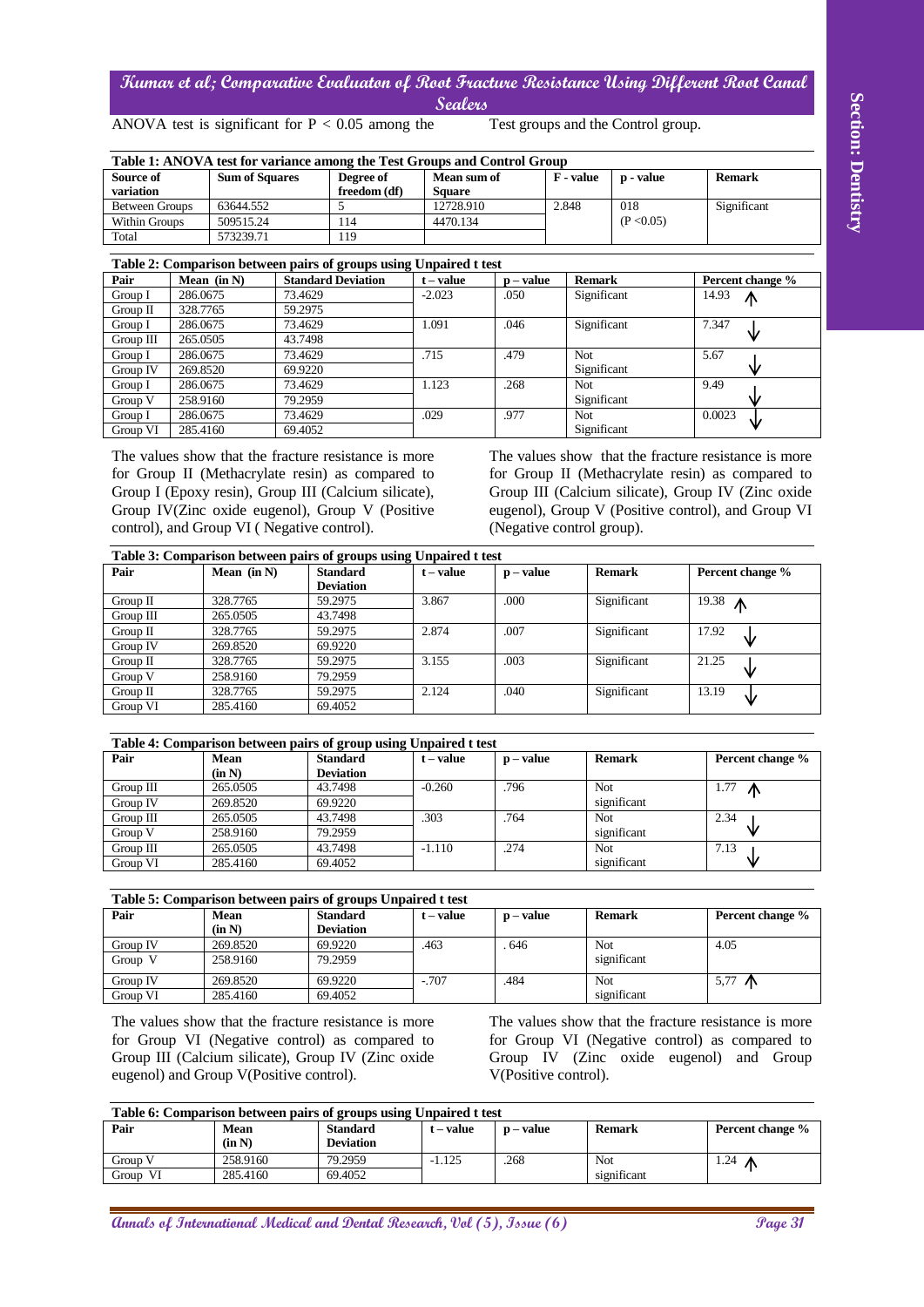The values show that the fracture resistance is more for Group VI (Negative control) as compared to Group V (Positive control).

It can be seen that the calculated value of F i.e. 3.790 is significant with p value of  $0.003$  (P<0.05) which shows that all the six groups differ significantly as far as fracture resistance is considered.

To further test that which groups shows significant difference between mean fracture resistance the pair wise 't' test (unpaired 't' test) is applied at 95% confidence level and 38 degree of freedom the results obtained are shown in the tables.

**The colors due of an absorption of Annalysis based on the color in a space of the color in the color in the color in the color in the color in the color in the color in the color in the color in the color in the color in** The results are presented in the [Table 2]. It can be observed that there is significant difference between the mean fracture resistance of Group I (Epoxy resin) and Group II (Methacrylate resin), Group I (Epoxy resin) and Group III (Calcium silicate) as well as Group I (Epoxy resin) and Group IV (Zinc oxide eugenol). The percent (%) change in fracture resistance shows that for Group I (Epoxy resin) and Group II (Methacrylate resin), the fracture resistance is more as compared to Group III (Calcium silicate) and Group IV (Zinc oxide eugenol), Group V (Positive control) and Group VI (Negative control). This means that roots obturated with Group I (Epoxy resin) and Group II (Methacrylate resin) showed more fracture resistance as compared to Group III (Calcium silicate), Group IV (Zinc oxide eugenol), Group V (Positive control) and Group VI (Negative control).

The results are presented in the [Table 3]. It can be observed that there is significant difference in fracture resistance when Group II (Methacrylate resin) is compared to Group III (Calcium silicate) and Group IV (Zinc oxide eugenol), Group V (Positive control) and Group VI (Negative control).

The results are presented in the [Table 4]. It can be observed that there is no significant difference in fracture resistance when group III (Calcium silicate) is compared to Group IV (Zinc oxide eugenol), Group V (Positive Control) and Group VI (Negative control).

The results are presented in the [Table 5]. There is no significant difference observed when Group IV (Zinc oxide eugenol) is compared with Group V (Positive control) and Group VI (Negative control).

The results are presented in the [Table 6]. There is no significant difference observed when Group V (Positive control) is compared with Group VI (Negative control).

Overall it can be said that Group II (methacrylate resin) has best fracture resistances followed by Group I (Epoxy Resin), Group VI -negative control (Root with no instrumentation and obturation), Group IV (Zinc Oxide eugenol), Group III (Calcium silicate), and Group V- positive control (Root obturated without root canal sealer) is the least in order. As compared to Group V- positive control (Root obturated without root canal sealer) and Group VI -negative control (Root with no instrumentation

and obturation) Group II showed best results i.e. the sealer is effective in getting better fracture resistance.

## **DISCUSSION**

The primary goal of endodontics is not only to restore the tooth structure but also to increase the inherent strength of the remaining tooth structure9. Factors that may predispose to fracture in endodontically treated teeth have been identified as changes in the mechanical properties of dentin because of the action of irrigants, medicaments or root canal filling materials as well as loss of structural integrity because of caries, <a>[14,15]</a> access cavity preparation & biomechanical preparation. Furthermore pulpless teeth presents alteration of structural moisture content;<sup>[12,13]</sup> the cumulative interaction of these factors can influence the mechanical properties of endodontically treated tooth8. All these factors interact one after other with an increase in the occlusal load which cumulatively influence and increase the possibility of a root fracture.

In this study, extracted single rooted human teeth were used to enhance the reliability of the investigation by duplicating the clinical situation. [16] A straight rooted tooth was chosen because curved canal would modify stress distribution. [17]

In our study according to results obtained resin based sealer i.e. methacrylate based sealer and epoxy resin sealer had shown high fracture resistance as compared to other non adhesive root canal sealer. [18] The advantage of resin sealer can be because of greater adhesion of this sealer to root dentin as well as less volumetric shrinkage and high dimensional stability as compared to the two other root canal sealers.

The results of our study is in accordance with study performed by Hammad et al who had showed that two resin based obturating material i.e. Resilon and EndoRez had a mean force to fracture higher than zinc oxide eugenol and gutta flow group11. Sagsen et al also showed that resin based sealer i.e. epoxy resin or Resilon epiphany filled teeth showed better fracture resistance than teeth filled with zinc oxide eugenol sealer along with iodoform. [13]

In the present study Group II i.e. roots filled with methacrylate resin based sealer showed highest mean fracture resistance as compared to all other test and control group. The findings of this study are in agreement with Teixeira et al. [12]

The group with resin based sealers displayed significantly higher fracture resistance than the non adhesive sealers group. This can be explained by the fact that core filling material consist of synthetic polymer and as resin based sealer which attaches to polymer core as well as to dentin wall by the use of bonding agents or primer in order to penetrate into dentinal tubules. As result, a monoblock is formed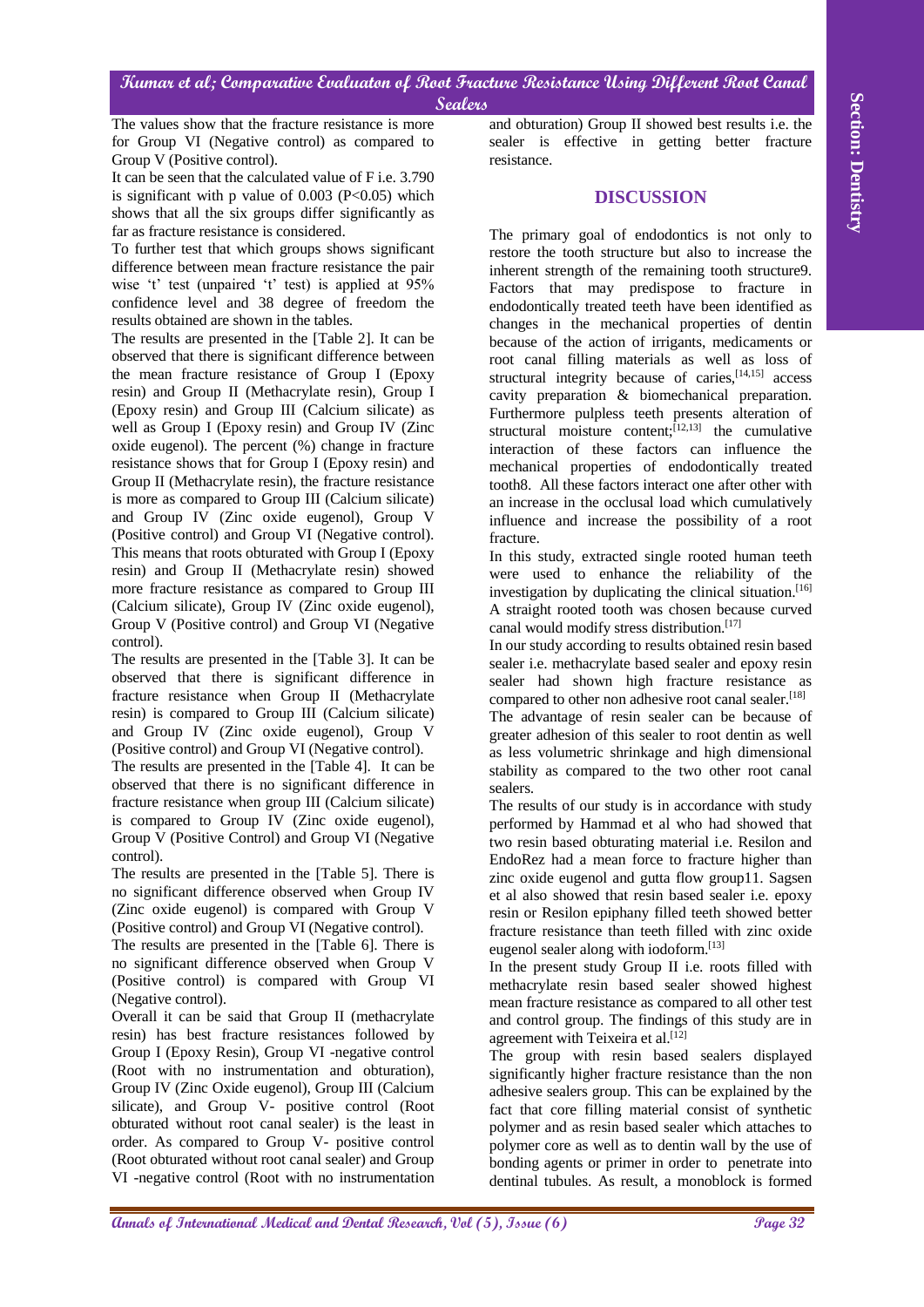consisting of self etch methacrylate resin sealer, polymer core and dentin. [12] Another reason for better fracture resistance could be that the removal of smear layer by EDTA after biomechanical preparation may have allowed the root canal filling material and root canal sealer to contact the canal wall and penetrate in the dentinal tubules which may increase the strength of roots. [19]

In the present study control group i.e. roots obturated without sealer (Positive) and uninstrumented or obturated roots (Negative) had showed lower fracture resistance as compared to root filled with methacrylate sealer. These results are in accordance to the study performed by Teixeira FB et al.<sup>[12]</sup>

The Group I i.e. epoxy resin based sealer showed better fracture resistance than other experimental (except Group II) and control group. The advantage of resin sealer can be because of greater adhesion of this sealer to root dentin as well as less volumetric shrinkage and high dimensional stability as compared to the two other root canal sealers. These results were in agreement with study of Sagsen B et al. [13] Epoxy resin sealer also shows better penetration into micro irregularities because of its creep capacity and long polymerization time, which increases the mechanical interlocking between the sealer and root dentin. Those properties facilitate the interlocking between sealer and dentin, which allied to the cohesion among molecules, promotes larger adhesion and higher resistance to dislodgement from dentin surface.

The findings of this study are in agreement with Sagsen B et al who found that an epoxy resin based sealer demonstrated a better fracture resistance to calcium silicate based sealer. [13] Similar observation was made by Bhat SS et al who compared epoxy resin based sealer, silicone based sealer and zinc oxide eugenol sealer. [18]

Fisher et al,<sup>[20]</sup> theorized the explanation for the superior adhesiveness to root dentin shown by epoxy resin based sealer (AH Plus) can be based on the creation of a covalent bond by an epoxide ring to amino groups in collagen network. However, the bonding capacity is not able to totally reduce the susceptibility of the roots to fracture.

In addition, epoxy resin based sealer also exhibits low solubility, good dimensional stability, low expansion, adhesion to dentin, good flow and hence coats the canal walls meticulously. [21]

In the present study epoxy resin based sealer had more fracture resistance than calcium silicate based sealer. The result is in accordance with a study done by Topcuoglu HS et al,  $[22]$  They compared resistance to fracture of roots obturated with epoxy resin-based, mineral trioxide aggregate-based, and bioceramic root canal sealers.

Similar finding also observed by study performed by Shetty R et al, $^{[23]}$  who compared fracture resistance of gutta percha with epoxy resin based sealer, zinc oxide eugenol based sealer and siloxane based

sealer. Use of EDTA along with NaOCl removes the organic and inorganic content results in open dentinal tubules. The resin forms tags into these open dentinal tubules. Thus resin based sealers have been proposed to adhere to the root canal dentin and therefore reinforce endodontically treated teeth.

The Group III i.e. calcium silicate based sealer showed lowest mean fracture resistance values. These finding is according to study of Sagsen et al ; who compared fracture resistance of roots filled with gutta percha and epoxy resin-based sealer (AH Plus) and with a calcium silicate-based sealer (iRoot SP and Fillapex). [13]

**Annaling of tell, eith mathins plate teile and note that we have a section of the section of the section of the section of the section of the section of the section of the section of the section of the section of the sect** The Group IV i.e. zinc oxide eugenol based sealer showed mean fracture resistance lower than epoxy resin sealer and methacrylate resin sealer. This can be explained by their sudden setting reaction (transition from paste to solid mass) i.e. it shrinks upon setting and dissolve over period of time. This may be responsible for debonding from dentinal walls or cohesive fracture caused by shrinkage of setting stresses. Zinc oxide eugenol based sealers have less penetrating ability and less flow, are more viscous and had a tendency to produce more frequent and larger pores and vacuoles.<sup>[24]</sup> The vacuoles in particular the larger ones, would allow the bubbles to open up to the exterior, thus leaving gap between root canal walls and obturating materials. Also many studies have proved that no zinc oxide eugenol based sealer bond to root dentin and prevent apical leakage. [24]

This experimental study was limited to only vertical root fracture, a catastrophic fracture does not occur normally under normal function. The load to failure may not directly relate to fracture resistance of bonded root filling materials and root structure. Cyclic loading by applying force in different directions may simulate the chewing forces in the clinical situation and may be used to investigate other types of tooth fracture under function.

The remaining dentin thickness was not evaluated in the present study; however it can be considered as one of the factors that may affect the results of such mechanical tests.

The weakening effect of sodium hypochlorite and EDTA on dentin was not considered in this study; as previous study had shown reduced modulus of elasticity, flexural strength and microhardness of dentine after exposure to 5.25% sodium hypochlorite and EDTA. $[25,26]$  This may be caused by a decrease in stiffness of intertubular dentin matrix caused by heterogeneous distribution of the mineral phase within the collagen matrix and might be due to depletion of the organic phase after NaOCl treatment may cause mechanical change. [25]

Although these are in vitro results, they are of significance because these factors cannot easily be quantitatively determined in vivo.